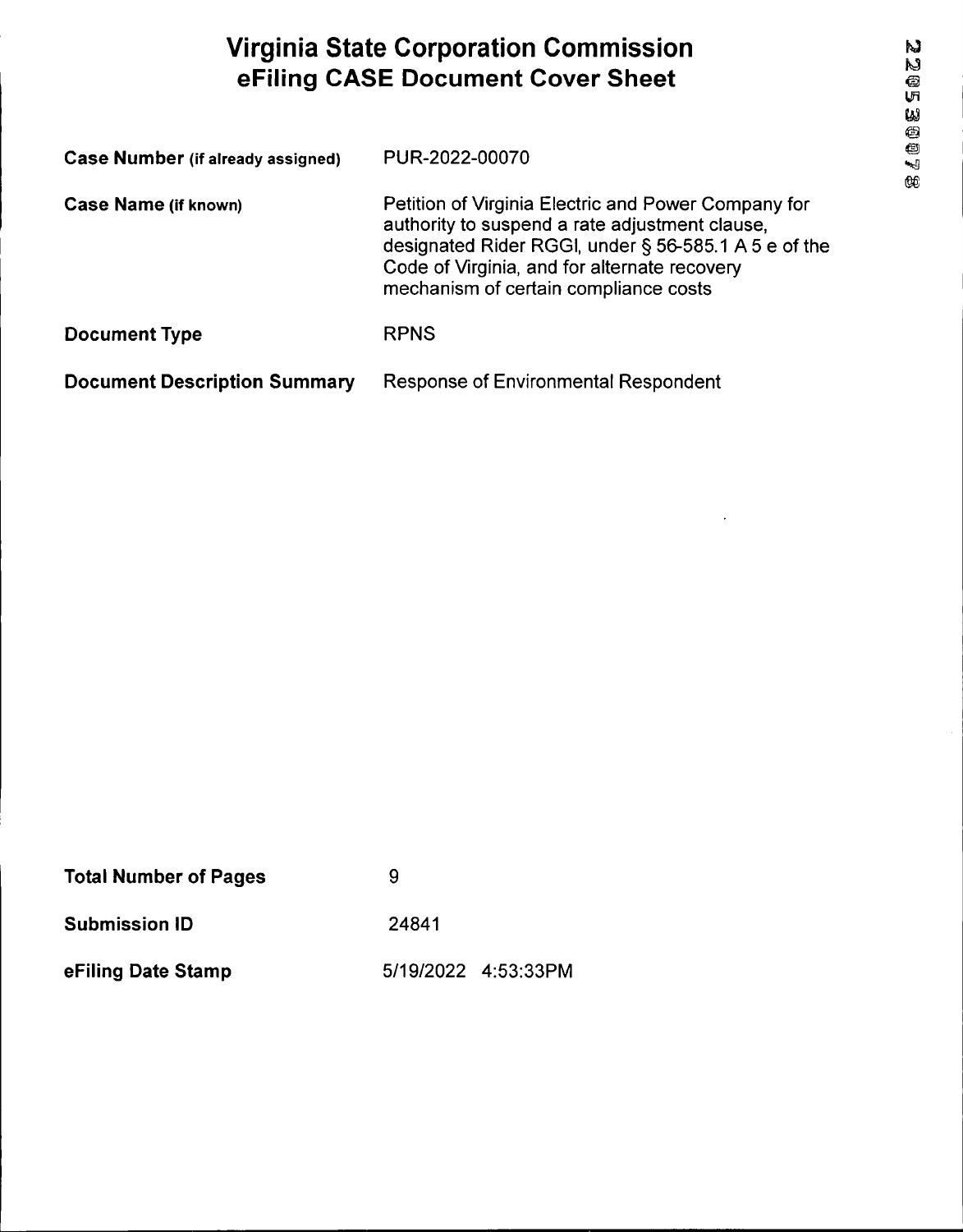

120 Garrett Street, Suite 400 Charlottesville, VA 22902

Telephone 434-977-4090 Facsimile 434-977-1433

May 19, 2022

## **VIA ELECTRONIC FILING**

Mr. Bernard Logan, Clerk c/o Document Control Center State Corporation Commission Tyler Building - First Floor 1300 East Main Street Richmond, Virginia 23219

> **RE: Petition of Virginia Electric and Power Company for authority to suspend a rate adjustment clause, designated Rider RGGI, under § 56-585.1 A 5 e of the Code of Virginia, and for alternate recovery mechanism of certain compliance costs.**

**Case No. PUR-2022-00070**

Dear Mr. Logan:

Attached please find the Response of Appalachian Voices ("Environmental Respondent") in the above-referenced docket. This notice is being filed electronically, pursuant to the Commission's Electronic Document Filing system.

As authorized by Rule 140 of the Commission's Rules of Practice and Procedure, Environmental Respondent is providing, and agrees to accept, service of documents in this case exclusively via email unless parties request otherwise.

Ifyou should have any questions regarding this filing, please do not hesitate to contact me at (434) 977-4090.

Regards,

Bah  $N$ a

Nathaniel Benforado

cc: Parties on Commission's Service List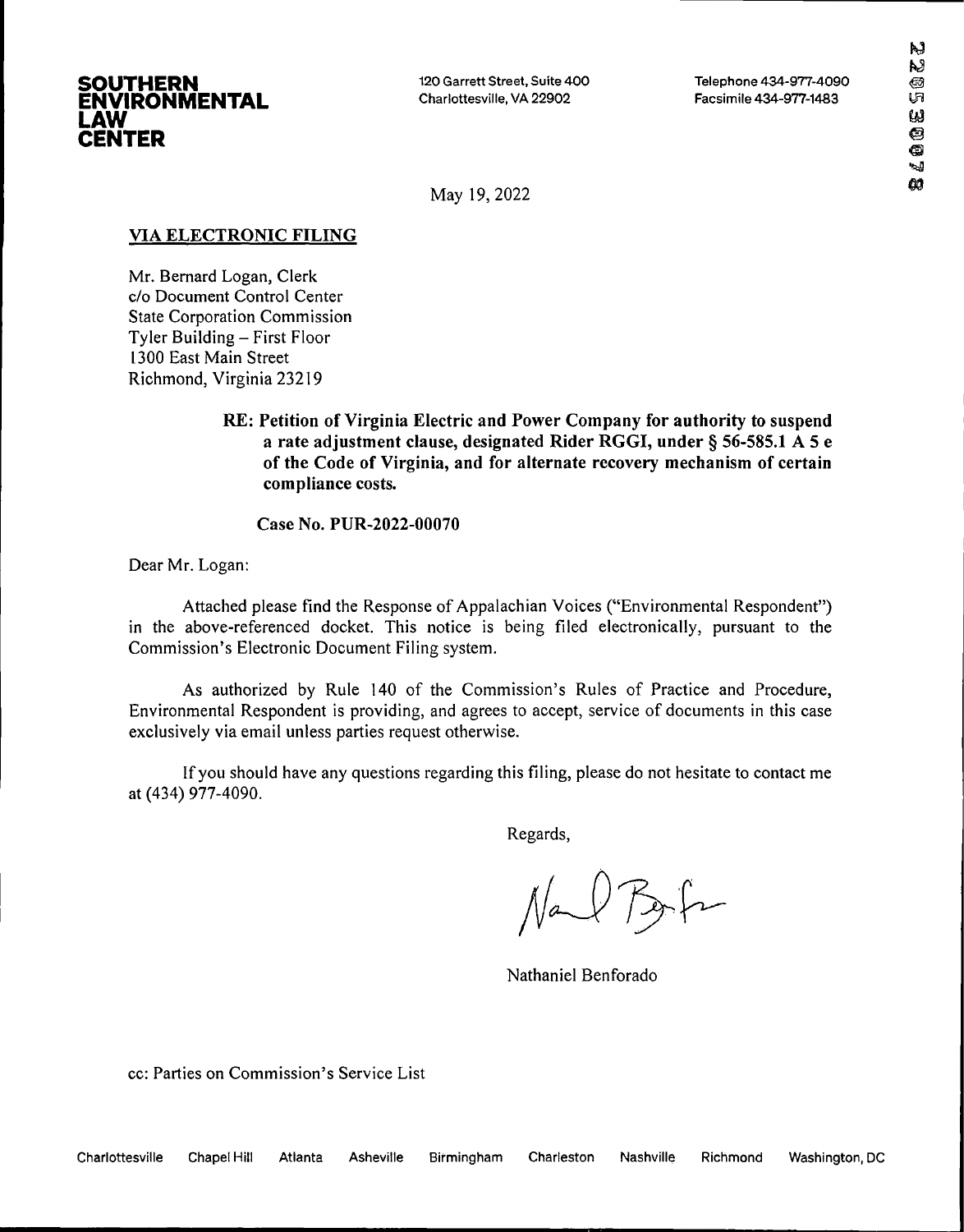## **COMMONWEALTH OF VIRGINIA**

### **STATE CORPORATION COMMISSION**

) PETITION OF VIRGINIA ELECTRIC AND POWER ) **COMPANY** ) *For authority to suspend a rate adjustment ) clause, designated Rider RGGI, under ) £ 56-585.1 A 5 e ofthe Code ofVirginia, and ) for alternate recovery mechanism ofcertain ) compliance costs*

Case No. PUR-2022-00070

#### **ENVIRONMENTAL RESPONDENT'S RESPONSE**

Pursuant to the Order Expediting Response and Reply issued May 13, 2022, Appalachian Voices ("Environmental Respondent") files the following response.

In its petition, Virginia Electric and Power Company ("Dominion") requests the Commission suspend its Rider RGGI rate adjustment clause ("RAC") on July 1, 2022, and that any unrecovered balances incurred through July 31, 2022, be recovered through base rates.<sup>1</sup> Rider RGGI consists of costs incurred pursuant to Dominion's compliance with Virginia's emissions reduction program pursuant to 9 VAC 5-140-6010 *et seq.*

Dominion's filing is a politically motivated request with two goals: (1) to provide fodder to the current administration's efforts to repeal Virginia's emissions reduction program and (2) to mask the total impact of Dominion's over-reliance on fossil fuels, which has already resulted in a single-year under-recovery of \$1.02 billion.

I *Petition of Virginia Electric and Power Company for Suspension of Rider RGGI and for Alternate Recovery Mechanism ofCertain Compliance Costs,* Case No. PUR-2022-00070 (May 5, 2022) ("Petition") at 1.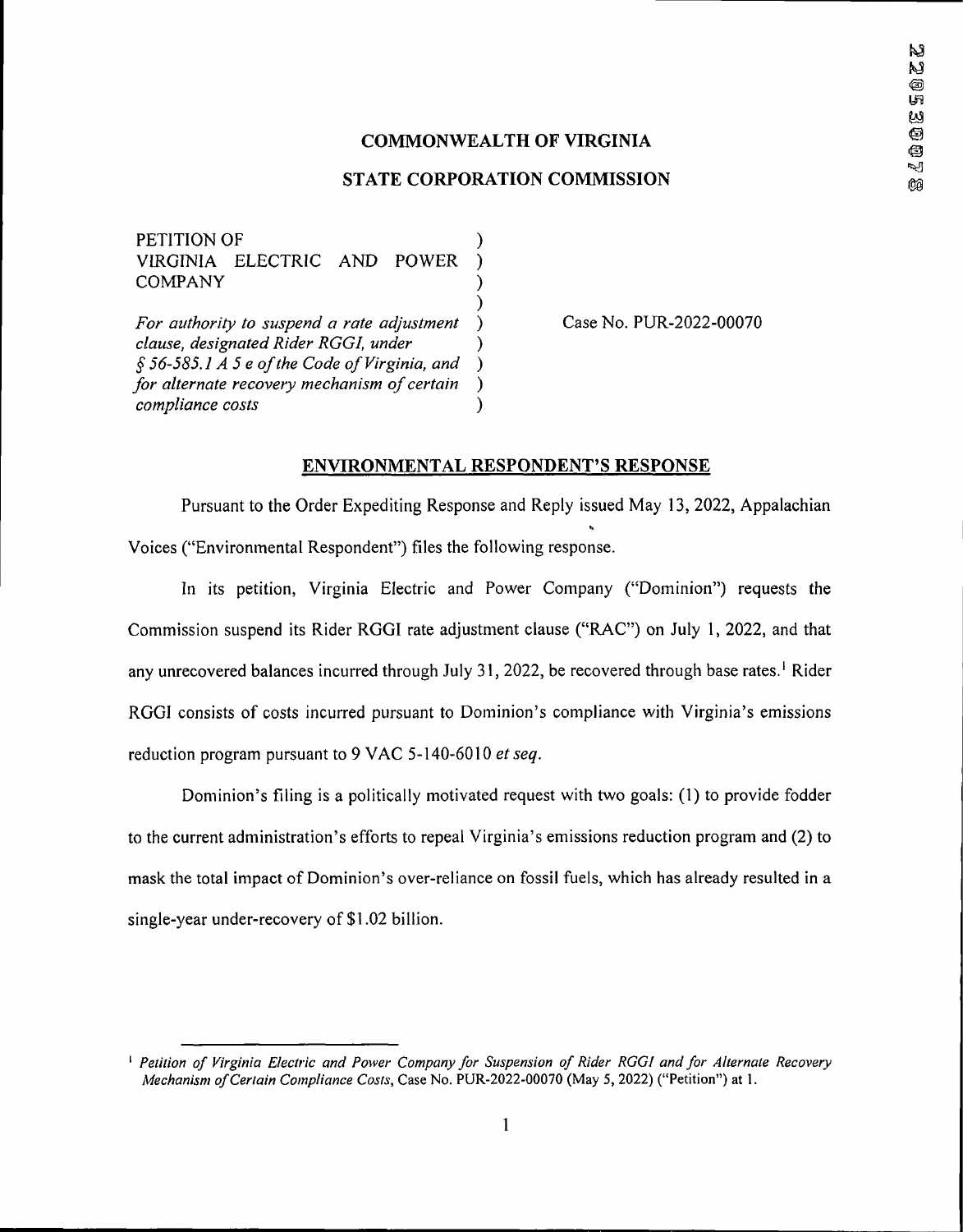The petition makes clear that Dominion believes it could save customers money by putting unrecovered balances associated with Virginia's emissions reduction program into base rates.<sup>2</sup> According to Dominion, suspending the rate adjustment surcharge will immediately reduce customer bills.<sup>3</sup> In fact, moving emissions reduction program costs into base rates may mean that customer costs never increase directly due to Virginia's emissions reduction program, depending on Dominion's level of earnings during its next triennial review.

This admission is striking. Dominion's request proves that it could comply (and always could have complied) with the emissions reduction program without raising customer costs at all.<sup>4</sup> In fact, this petition shows that Dominion had every opportunity to put these costs into base rates from the beginning but instead, at its own election, decided to raise customer bills through a rate adjustment clause.<sup>5</sup>

Moreover, by recovering these costs as a surcharge in a RAC, Dominion continues to provide fodder to the current administration, which has made clear its intention to repeal Virginia's program regardless of whether such repeal is lawful. For example, after Dominion elected to recover costs through a surcharge, it then elected to request an increase to the rider on December 6, 2021.6 Just two days later, then Governor-elect Youngkin announced his intention to withdraw Virginia from its participation in the Regional Greenhouse Gas Initiative, citing Dominion's costs

 $6$  Petition ¶ 6.

*<sup>2</sup> Id.* at 1-2.

 $3$  *Id.* 16.

*<sup>&</sup>lt;sup>4</sup> See id.* 17.

<sup>5</sup> Provisions in Virginia law deprive the Commission of discretion to choose the most ratepayer-beneficial cost recovery mechanism, so while the Commission may still review the costs in accordance with the applicable standard, the Commission was bound by Dominion's preferred cost recovery option. *See* Va. Code § 56-585.1 A 7 ("Any petition filed pursuant to subdivision 4, 5, or 6 shall be considered by the Commission on a stand-alone basis without regard to the other costs, revenues, investments, or earnings of the utility.").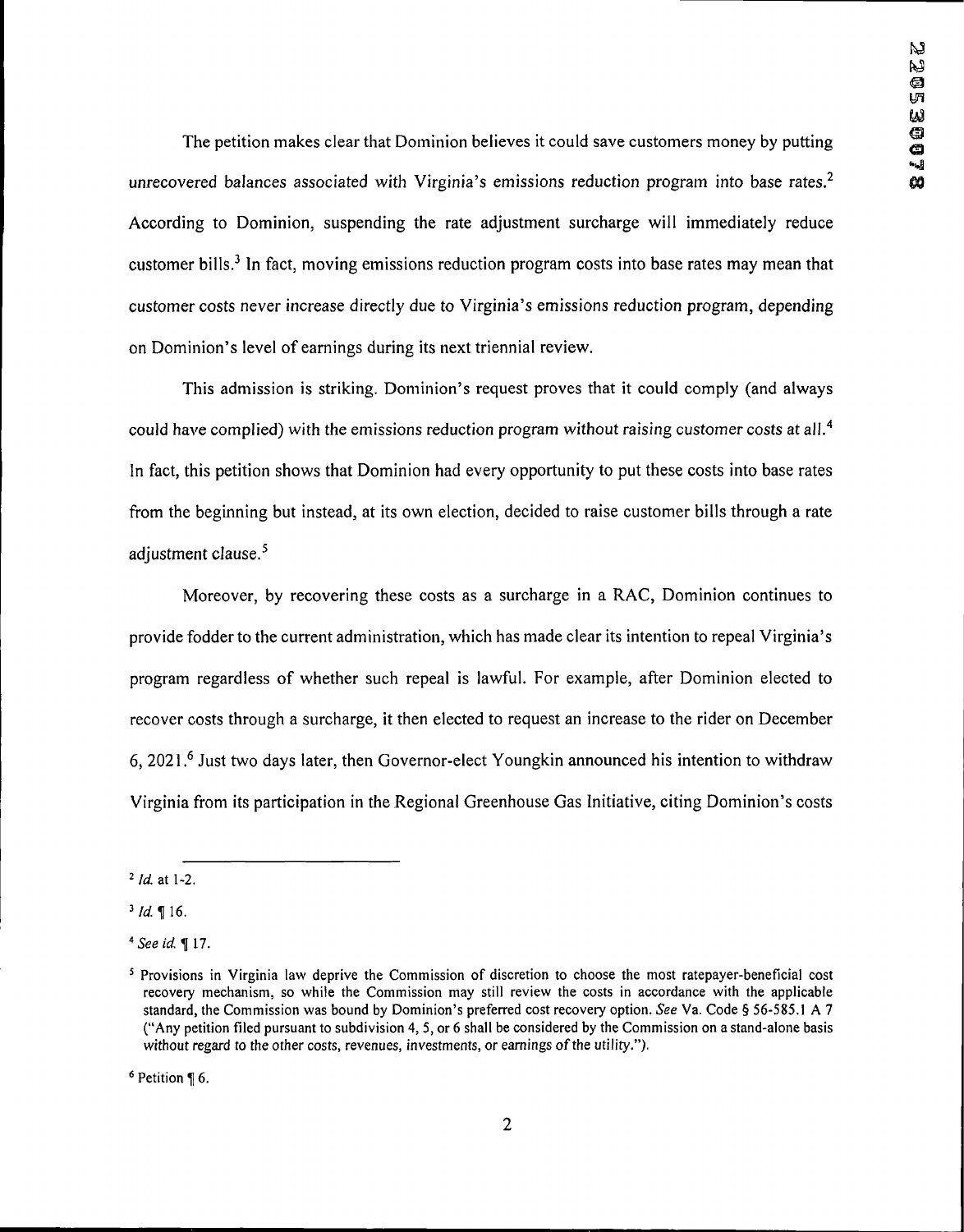as the basis for doing so.<sup>7</sup> A few weeks after the Governor-elect's announcement, on January 10, 2022, Dominion then requested to *withdraw* its request to increase the surcharge, citing the Governor-elect's announcement and the resulting "uncertainty surrounding the timeline for the Commonwealth's participation in  $RGGI$ ."<sup>8</sup> This circular sequence of events demonstrates Dominion's willingness to play political games using customers' wallets to achieve the policy outcome it desires.

With this petition, however, the game is up. The Governor's basis to repeal Virginia's emissions reduction program is a proclaimed "emergency" arising out of the costs imposed by Dominion on its customers.<sup>9</sup> Dominion, however, has now admitted that such an "emergency" only exists because of the cost recovery mechanism Dominion voluntarily chose to impose on its customers. In reality, the current petition makes clear that Dominion can comply with Virginia's emissions reduction program without increasing bills at all.

The political gamesmanship is further demonstrated by the fact that Dominion filed this petition on the same day it filed a request to increase its fuel surcharge to cover a \$1.02 billion shortfall due to rising fossil fuel prices.<sup>10</sup> Dominion also expects to require \$2.278 billion in fuel expenses for just the next rate year alone. A typical residential customer may face bill increases of

 $7$  *Id.* 17.

<sup>8</sup> Virginia Electric and Power Company's Motion to Withdraw Application, Petition of Virginia Electric and Power Company for revision of rate adjustment clause: Rider RGGI, pursuant to SEC 56-585.1 A <sup>5</sup> e of the Code of Virginia, Case No. PUR-2021-00281 (Jan. 10) ("Motion to Withdraw"), par. 4.

*<sup>9</sup> See* Governor Youngkin, Executive Order 9 (Jan. 11,2022) at 1-2.

<sup>&</sup>lt;sup>10</sup> Application of Virginia Electric and Power Company to revise its fuel factor pursuant to Va. Code § 56-249.6, Case No. PUR-2022-00064 (May 5, 2022) ("Fuel Factor Application").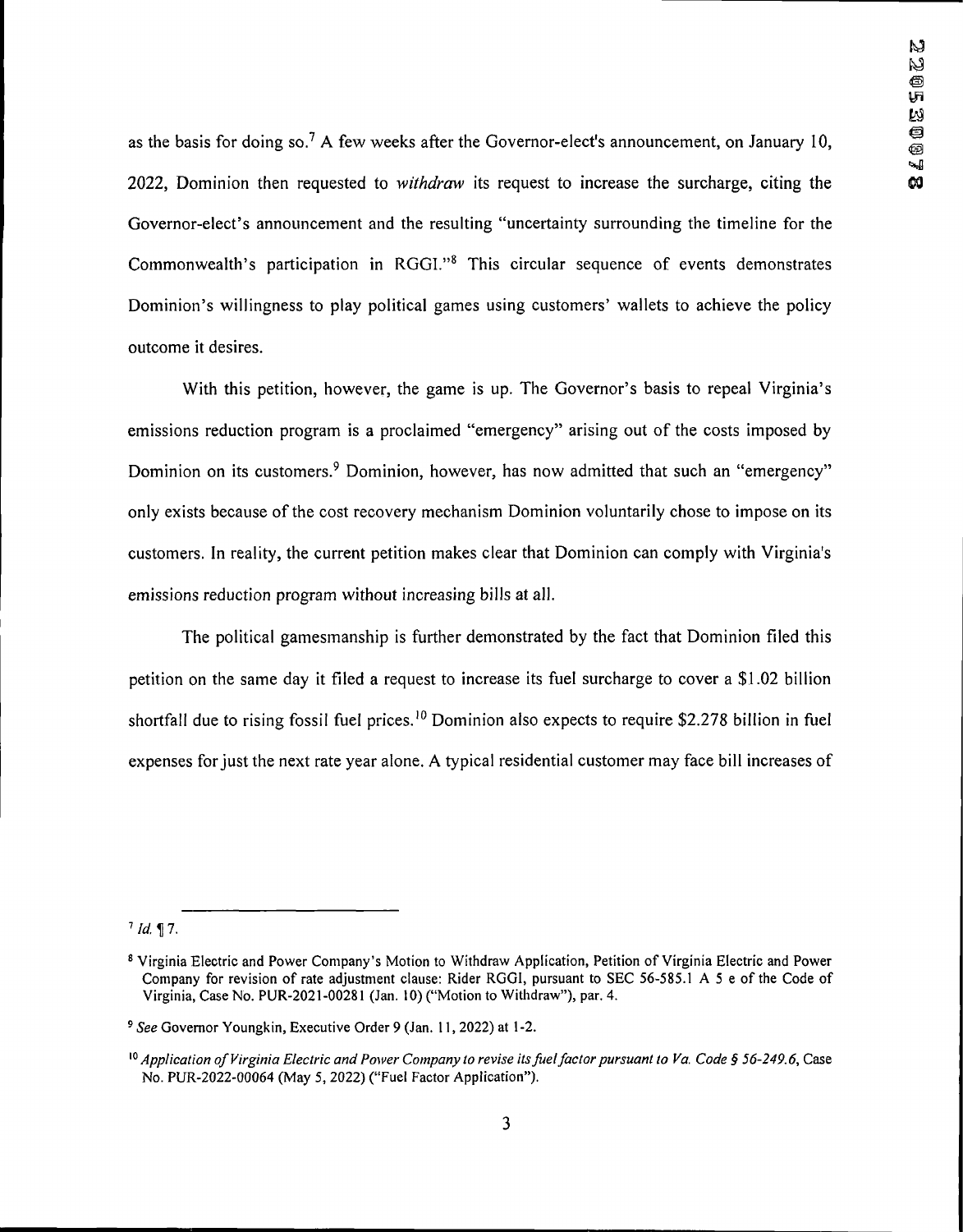up to \$24.12 per month<sup>11</sup>—an order of magnitude greater than Rider RGGI—as a direct result of Dominion's over-investment in fossil fuel generation.

Instead of owning up to its poor investments that has left customers vulnerable to fossil fuel prices, however, Dominion attempts to leverage these high fossil fuel costs as a reason to get rid of Virginia's emissions reduction program. In its petition, Dominion offers to fold the unrecovered balances from Rider RGGI into base rates to help offset fossil fuel prices,<sup>12</sup> while simultaneously stating that it may once again elect to raise customer bills if the program is not repealed.<sup>13</sup> In other words, if Dominion does not achieve its policy outcome in repealing RGGI, it will voluntarily and unnecessarily re-raise customer rates.

Dominion has it backwards. Virginia's emissions reduction program is the precise program that will help avoid and mitigate ratepayer exposure to fuel price volatility in the future. The Regional Greenhouse Gas Initiative has a proven track record of reducing emissions and fossil fuel reliance in cost-effective ways, a fact shown in the Governor's own report on the program: between 2010 and 2020, states participating in RGGI reduced power plant emissions by 30 percent, while Virginia power plant emissions remained flat.<sup>14</sup> As a result, customers in these other states are far better insulated from rising fossil fuel prices. In Virginia, however, which only just began its participation in 2021, Dominion customers now face a \$1,020 billion shortfall—in just a single year—due to Dominion's over-reliance on risky fossil fuels. The best way to protect customers is to maintain Virginia's emissions reduction program, not repeal it.

<sup>&</sup>lt;sup>11</sup> Testimony of Timothy P. Stuller, Fuel Factor Application, p. 9.

*<sup>12</sup>See* Petition <sup>H</sup> 18.

*<sup>13</sup> Id.* H 19.

<sup>14</sup> Virginia Department of Environmental Quality, EO-9 Report (Mar. 11, 2022), *compare* 10 (describing Virginia's actual emissions as "fairly constant" over this period) *with* 13 (Figure 8 showing RGGI states 30% reduction from 2010 to 2020).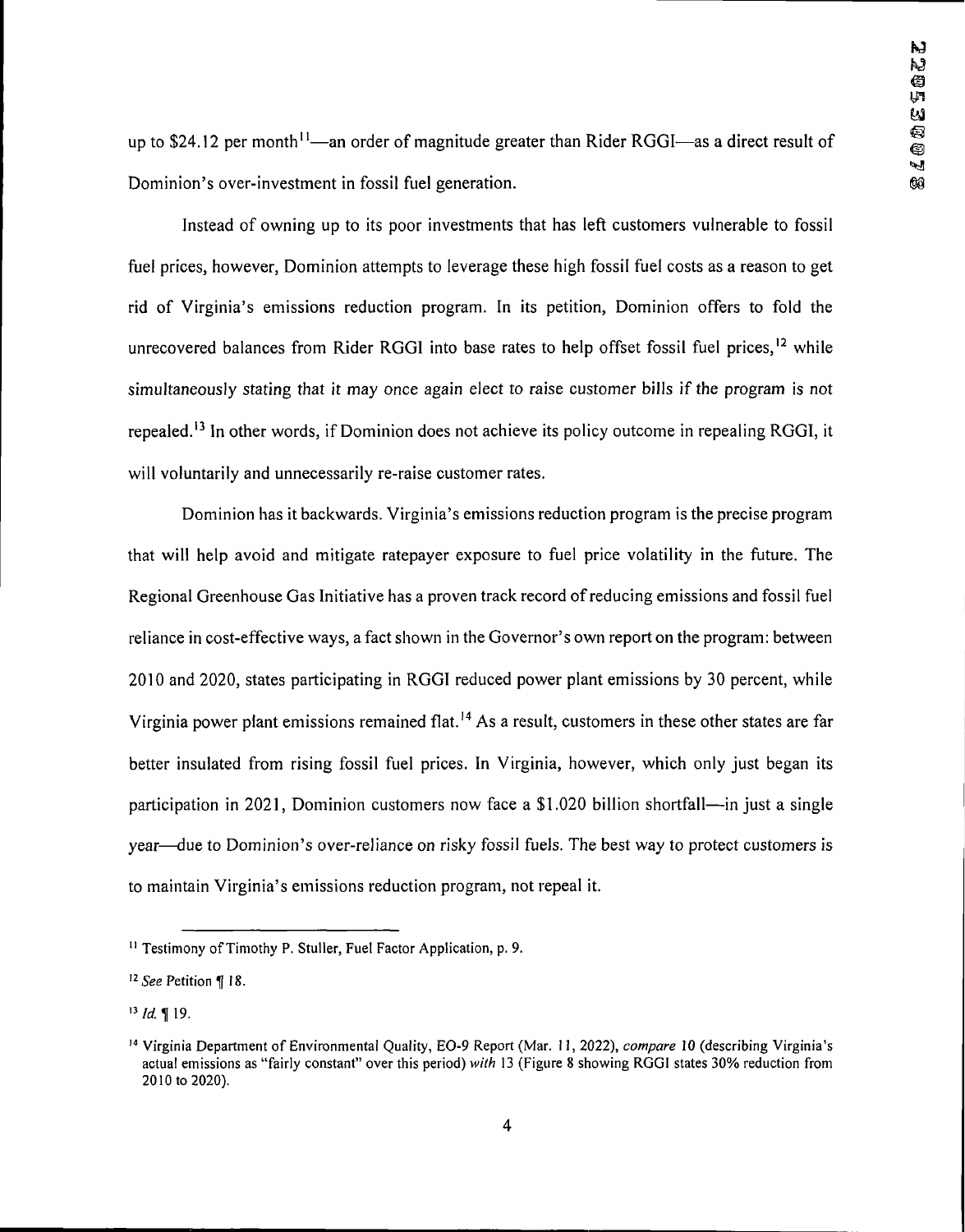As a final point, while the political game is clear, the lawfulness of the regulatory repeal is not. The regulatory repeal underpinning Dominion's instant petition has not occurred and may never survive legal scrutiny. In 2020, the General Assembly enacted the Clean Energy and Community Flood Preparedness Act, which requires Virginia's participation in RGGI.15 Neither the Governor nor the Air Board has the authority to act contrary to law, which is exactly what repealing the regulation implementing this law would do. In fact, at a meeting of the Air Pollution Control Board in April, a board member explained that she had asked the attorney general's office about the Air Board's authority to repeal the program and she "received an opinion from the attorney general's office back in March that it's not the responsibility of the board, that it's the responsibility of the General Assembly."<sup>16</sup> The General Assembly has refused to repeal the 2020  $law.<sup>17</sup>$ 

While Environmental Respondent takes issue with Dominion's political games. Environmental Respondent does not object to Dominion's proposal to move unrecovered balances incurred through July 31, 2022 into base rates in theory—but such a determination requires additional clarity from Dominion. In particular, Dominion should be required to explain when these costs would be treated as recovered. The specific timing of this recognition and recovery could have a significant impact on potential carrying costs and the overall customer cost.

<sup>15</sup> 2020 Va. Acts, ch. 1280 (§ 10.1-1330 (B)) (requiring DEQ Director to seek to sell 100 percent of allowances at auction, requiring state treasury to use allowance proceeds for specified purposes, requiring state agencies "to prepare a joint annual report describing the Commonwealth's participation in RGGI").

<sup>16</sup> Patrick'Wilson, The mystery of the secret air board document, Richmond Times-Dispatch (May 13, 2022), https://richmond.com/news/state-and-regional/govt-and-politics/the-mystery-of-the-secret-virginia-air-boarddocument/article 4bc77dff-7562-53c8-a65b-eabblaf3c34d.html.

<sup>17</sup> Sarah Vogelsong, As Virginia nets another \$74 million, RGGI uncertainty lingers, Virginia Mercury (March 14, 2022), https://www.virginiamercury.com/2022/03/14/as-virginia-nets-another-74-million-rggi-uncertainty-lingers/ ("Legislation to pull Virginia out [ofRGGI] stalled this session after Democrats in the Senate blocked proposals to repeal the 2020 act authorizing RGGI participation.").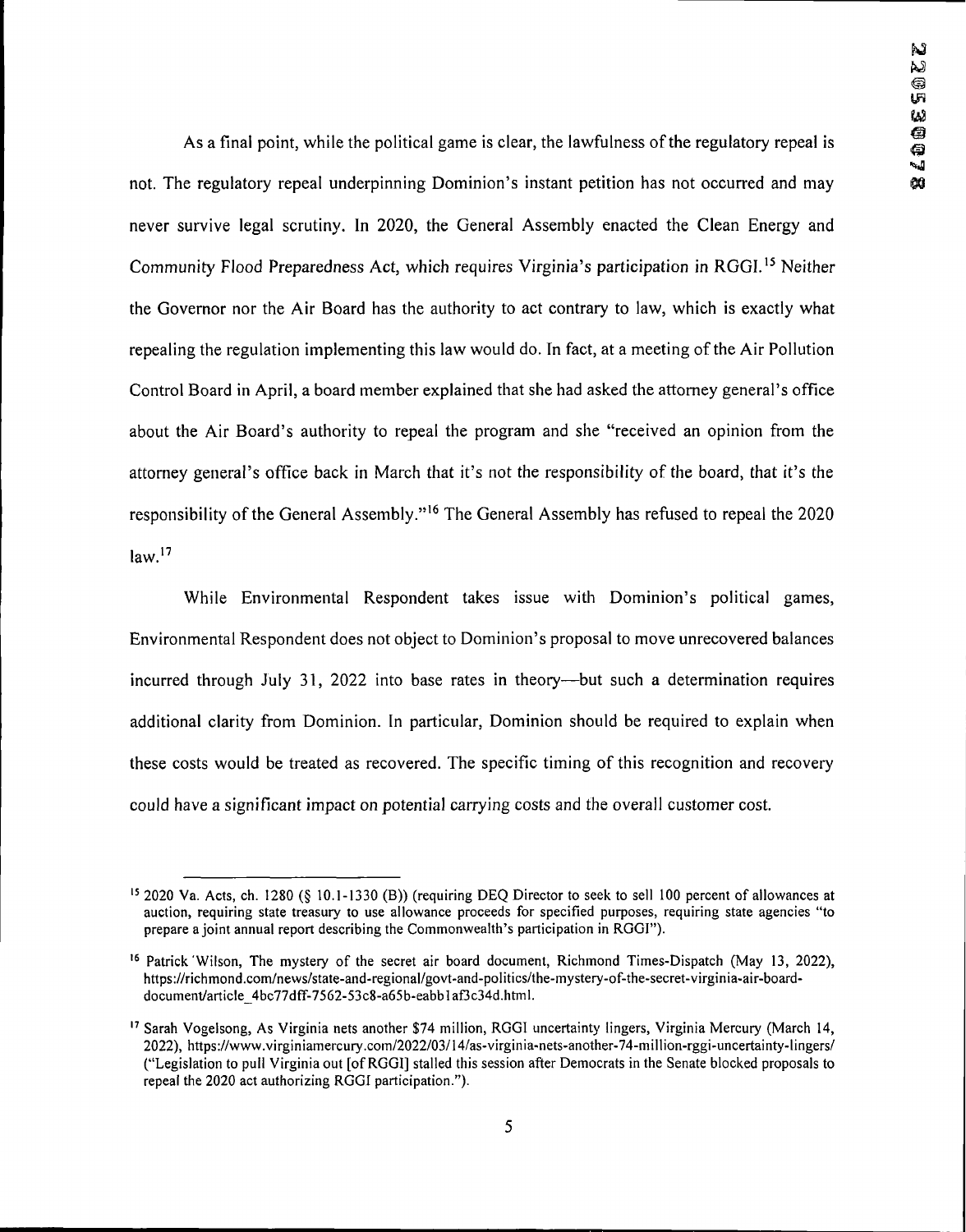In addition, the Commission should confirm that while this mechanism may be approved. the costs themselves will still be reviewed in the triennial, applying the appropriate standard, to ensure that these costs are in fact appropriate for recovery. In fact, Dominion appears to acknowledge that review will be required in the next triennial proceeding.<sup>18</sup>

Finally, Environmental Respondent has concerns over the lack of specificity in Dominion's petition about costs incurred after July 31,2022. In the event that a repeal does not happen, or the issue is being litigated in courts, Dominion may still need to incur compliance expenses after July 31, 2022, and it may start deferring cost recovery of those expenses leading to potentially substantial carrying costs. To protect customers from this possibility, Environmental Respondent recommends the Commission in this proceeding make clear that allowance costs incurred after July 31,2022, and prior to approval of any new rate adjustment clause pursuant to Va. Code §56- 585.1 A 5 e ("A 5 e rider"), must also be treated as immediately recovered through base rates. subject to review during the next triennial. This will prevent significant rate shock that might otherwise occur if Dominion attempts to defer RGGI allowance costs for months (or even years) while the repeal process plays out. We respectfully request that the Commission enter an order clarifying that as a consequence of Dominion's voluntary action here, Dominion must recover *all* RGGI-related expenses incurred between July 31, 2022 and the effective date of a new A 5 e rider, through its base rates.

<sup>&</sup>lt;sup>18</sup> *See* Petition ¶ 17 n.12.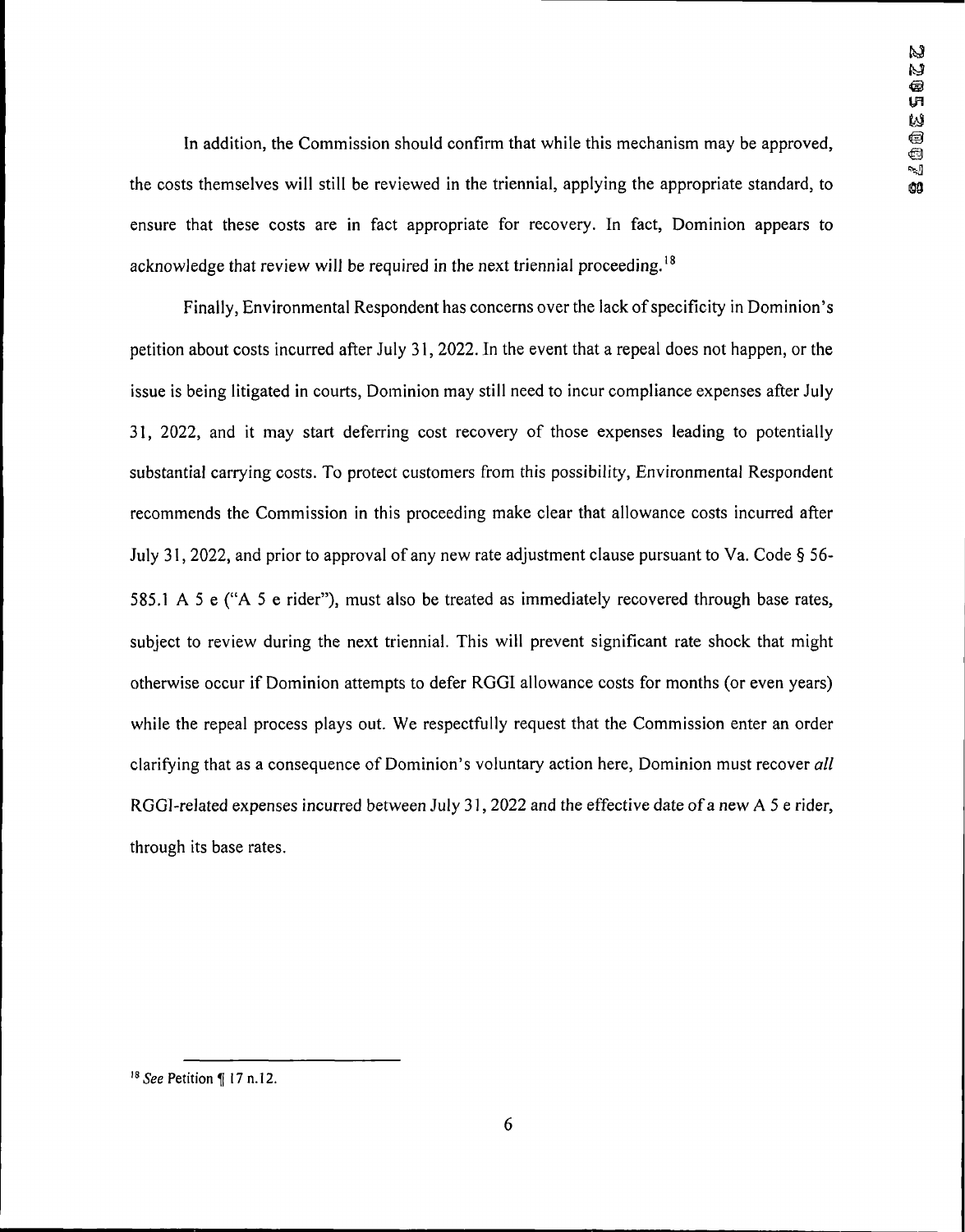May 19, 2022 Respectfully submitted, M<br>Respectfully submitted,<br>*/s/ Nate Benforado*<br>@

Nate Benforado (VSB #89000) Southern Environmental Law Center 120 Garrett Street, Suite 400 Charlottesville, VA 22902 Tel: (434) 977-4090 Fax (434) 977-1483

*Counselfor Environmental Respondent*